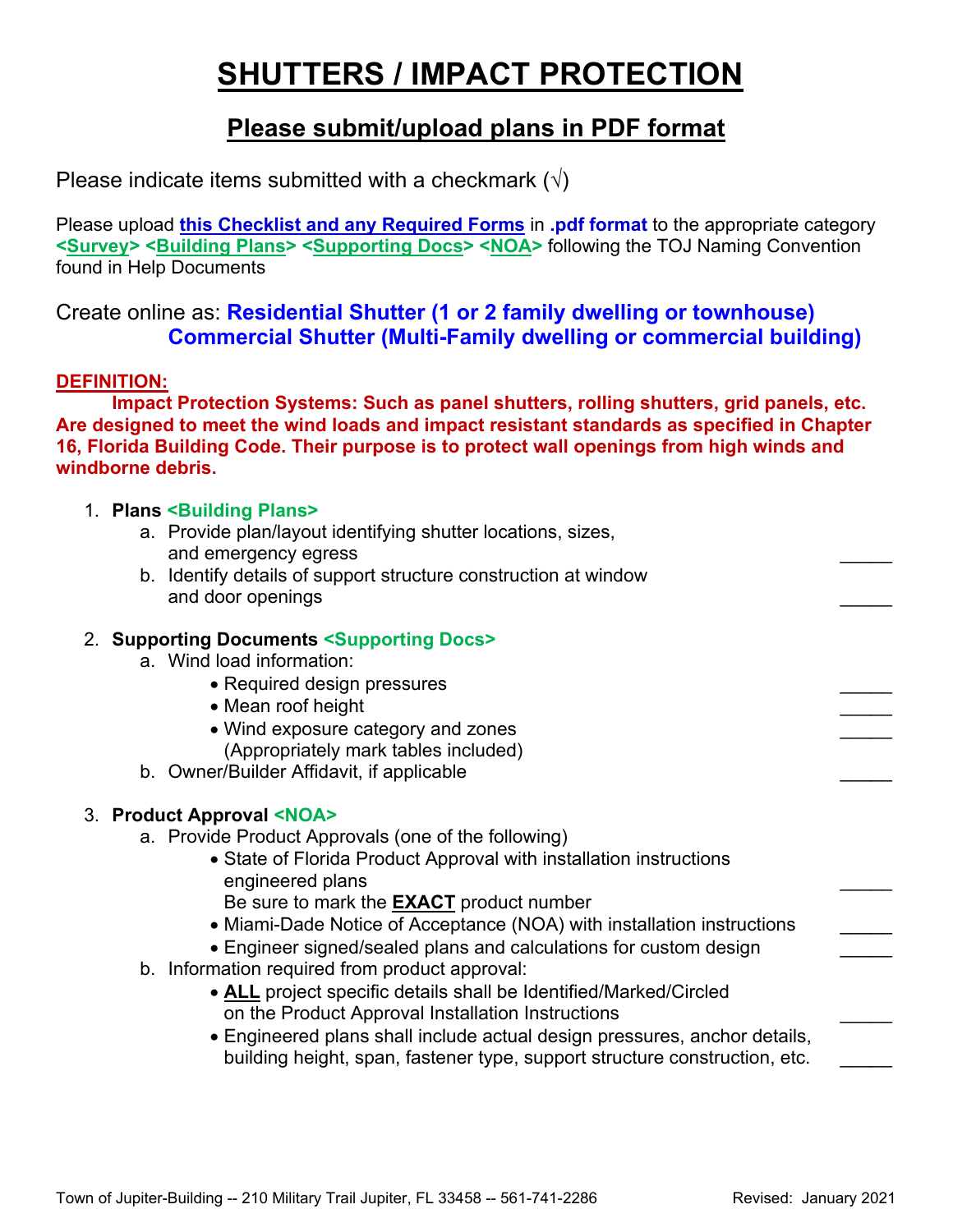## **SHUTTERS / IMPACT PROTECTION**

#### **NOTE:**

- **Indicate Design Pressures from the Product Approval vs the Required Design Pressures (this may be accomplished in a schedule)**
- **Residential/Commercial buildings under construction do not require separate permits for impact protections systems. Submit as a revision to the building permit.**
- **An Electrical permit will be required for motor driven shutters**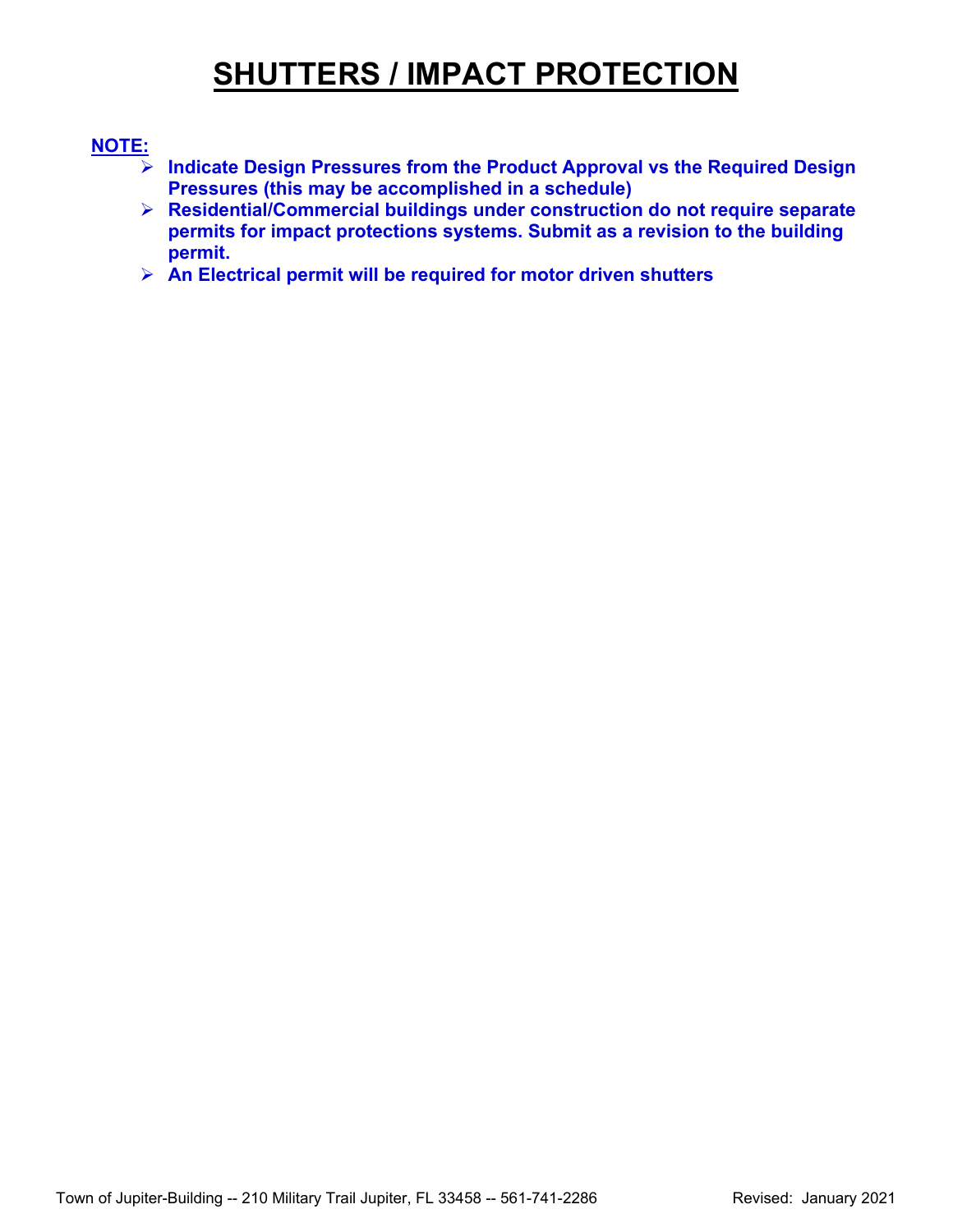# TABLE R301.2(2)<br>COMPONENT AND CLADDING LOADS FOR A BUILDING WITH A MEAN<br>ROOF HEIGHT OF 30 FEET LOCATED IN EXPOSURE B (ASD) (psf)<sup>a, b, c, d,</sup> e, f

|                                       |                              | <b>EFFECTIVE</b>                      |              |                    |              |                    |              |                    |              |                    |              | ULTIMATE DESIGN WIND SPEED, VULT (mph) |              |                    |              |                    |              |                    |              |                    |
|---------------------------------------|------------------------------|---------------------------------------|--------------|--------------------|--------------|--------------------|--------------|--------------------|--------------|--------------------|--------------|----------------------------------------|--------------|--------------------|--------------|--------------------|--------------|--------------------|--------------|--------------------|
|                                       | <b>ZONE</b>                  | <b>WIND AREA</b><br>$(\text{feet}^2)$ | 110          |                    | 115          |                    | 120          |                    |              | 130                |              | 140                                    |              | 150                |              | 160                |              | 170                |              | 180                |
|                                       | 1                            | 10                                    | 10.0         | $-13.0$            | 10.0         | $-14.0$            | 10.0         | $-15.0$            | 10.0         | $-18.0$            | 10.0         | $-21.0$                                | 9.9          | $-24.0$            | 11.2         | $-27.0$            | 12.6         | $-31.0$            | 14.2         | $-35.0$            |
|                                       | 1                            | 20                                    | 10.0         | $-12.0$            | 10.0         | $-13.0$            | 10.0         | $-15.0$            | 10.0         | $-17.0$            | 10.0         | $-20.0$                                | 9.2          | $-23.0$            | 10.6         | $-26.0$            | 11.9         | $-30.0$            | 13.3         | $-34.1$            |
| degrees<br>Z<br>$\frac{1}{2}$<br>Roof | 1                            | 50                                    | 10.0         | $-12.0$            | 10.0         | $-13.0$            | 10.0         | $-14.0$            | 10.0         | $-17.0$            | 10.0         | $-19.0$                                | 8.5          | $-22.0$            | 10.0         | $-26.0$            | 10.8         | $-29.0$            | 12.2         | $-32.9$            |
|                                       | 1                            | 100                                   | 10.0         | $-11.0$            | 10.0         | $-13.0$            | 10.0         | $-14.0$            | 10.0         | $-16.0$            | 10.0         | $-19.0$                                | 7.8          | $-22.0$            | 10.0         | $-25.0$            | 10.0         | $-28.0$            | 11.3         | $-32.0$            |
|                                       | $\overline{c}$               | 10                                    | 10.0         | $-21.0$            | 10.0         | $-23.0$            | 10.0         | $-26.0$            | 10.0         | $-30.0$            | 10.0         | $-35.0$                                | 9.9          | $-40.0$            | 11.2         | $-46.0$            | 12.6         | $-52.0$            | 14.2         | $-58.7$            |
|                                       | $\mathbf{2}$                 | 20                                    | 10.0         | $-19.0$            | 10.0         | $-21.0$            | 10.0         | $-23.0$            | 10.0         | $-27.0$            | 10.0         | $-31.0$                                | 9.2          | $-36.0$            | 10.6         | $-41.0$            | 11.9         | $-46.0$            | 13.3         | $-52.4$            |
|                                       | $\overline{2}$               | 50                                    | 10.0         | $-16.0$            | 10.0         | $-18.0$            | 10.0         | $-19.0$            | 10.0         | $-23.0$            | 10.0         | $-26.0$                                | 8.5          | $-30.0$            | 10.0         | $-34.0$            | 10.8         | $-39.0$            | 12.2         | $-44.1$            |
|                                       | $\overline{2}$               | 100                                   | 10.0         | $-14.0$            | 10.0         | $-15.0$            | 10.0         | $-16.0$            | 10.0         | $-19.0$            | 10.0         | $-22.0$                                | 7.8          | $-26.0$            | 10.0         | $-30.0$            | 10.0         | $-33.0$            | 11.3         | $-37.9$            |
|                                       | 3                            | 10                                    | 10.0         | $-33.0$            | 10.0         | $-36.0$            | 10.0         | $-39.0$            | 10.0         | $-46.0$            | 10.0         | $-53.0$                                | 9,9          | $-61.0$            | 11.2         | $-69.0$            | 12.6         | $-78.0$            | 14.2         | $-88.3$            |
|                                       | 3                            | 20                                    | 10.0         | $-27.0$            | 10.0         | $-29.0$            | 10.0         | $-32.0$            | 10.0         | $-38.0$            | 10.0         | $-44.0$                                | 9.2          | $-50.0$            | 10.6         | $-57.0$            | 11.9         | $-65.0$            | 13.3         | $-73.1$            |
|                                       | 3                            | 50                                    | 10.0         | $-19.0$            | 10.0         | $-21.0$            | 10.0         | $-23.0$            | 10.0         | $-27.0$            | 10.0         | $-32.0$                                | 8.5          | $-36.0$            | 10.0         | $-41.0$            | 10.8         | $-47.0$            | 12.2         | $-53.1$            |
|                                       | 3                            | 100                                   | 10.0         | $-14.0$            | 10.0         | $-15.0$            | 10.0         | $-16.0$            | 10.0         | $-19.0$            | 10.0         | $-22.0$                                | 7.8          | $-26.0$            | 10.0         | $-30.0$            | 10.0         | $-33.0$            | 11.3         | $-37.9$            |
|                                       | $\mathbf{1}$                 | 10                                    | 10.0         | $-11.0$            | 10.0         | $-13.0$            | 10.0         | $-14.0$            | 10.5         | $-16.0$            | 12.2         | $-19.0$                                | 14.0         | $-22.0$            | 15.9         | $-25.0$            | 17.9         | $-28.0$            | 20.2         | $-32.0$            |
|                                       | 1                            | 20                                    | 10.0         | $-11.0$            | 10.0         | $-12.0$            | 10.0         | $-13.0$            | 10.0         | $-16.0$            | 11.1         | $-18.0$                                | 12.8         | $-21.0$            | 14.5         | $-24.0$            | 16.4         | $-27.0$            | 18.4         | $-31.1$            |
| degrees<br>22<br>7 to<br>Λ<br>Roof    | $\mathbf{1}$                 | 50                                    | 10.0         | $-11.0$            | 10.0         | $-12.0$            | 10.0         | $-13.0$            | 10.0         | $-15.0$            | 10.0         | $-18.0$                                | 11.1         | $-20.0$            | 12.7         | $-23.0$            | 14.3         | $-26.0$            | 16.0         | $-29.9$            |
|                                       | 1                            | 100                                   | 10.0         | $-10.0$            | 10.0         | $-11.0$            | 10.0         | $-12.0$            | 10.0         | $-15.0$            | 10.0         | $-17.0$                                | 9.9          | $-20.0$            | 11.2         | $-22.0$            | 12.6         | $-25.0$            | 14.2         | $-29.0$            |
|                                       | $\overline{c}$               | 10                                    | 10.0         | $-20.0$            | 10.0         | $-22.0$            | 10.0         | $-24.0$            | 10.5         | $-29.0$            | 12.2         | $-33.0$                                | 14.0         | $-38.0$            | 15.9         | $-44.0$            | 17.9         | $-49.0$            | 20.2         | $-55.8$            |
|                                       | $\overline{2}$               | 20                                    | 10.0         | $-19.0$            | 10.0         | $-20.0$            | 10.0         | $-22.0$            | 10.0         | $-26.0$            | 11.1         | $-31.0$                                | 12.8         | $-35.0$            | 14.5         | $-40.0$            | 16.4         | $-45.0$            | 18.4         | $-51.2$            |
|                                       | $\overline{c}$               | 50                                    | 10.0         | $-16.0$            | 10.0         | $-18.0$            | 10.0         | $-20.0$            | 10.0         | $-23.0$            | 10.0         | $-27.0$                                | 11.1         | $-31.0$            | 12.7         | $-35.0$            | 14.3         | $-40.0$            | 16.0         | $-45.4$<br>$-40.9$ |
|                                       | $\boldsymbol{2}$             | 100                                   | 10.0         | $-15.0$            | 10.0         | $-16.0$            | 10.0         | $-18.0$            | 10.0         | $-21.0$            | 10.0         | $-24.0$                                | 9.9          | $-28.0$            | 11.2         | $-32.0$            | 12.6         | $-36.0$            | 14.2         | $-82.4$            |
|                                       | 3                            | 10                                    | 10.0         | $-30.0$            | 10.0         | $-33.0$            | 10.0         | $-36.0$            | 10.5         | $-43.0$            | 12.2         | $-49.0$                                | 14.0         | $-57.0$            | 15.9         | $-65.0$            | 17.9         | $-73.0$            | 20.2         | $-77.0$            |
|                                       | 3                            | 20                                    | 10.0         | $-28.0$            | 10.0         | $-31.0$            | 10.0         | $-34.0$<br>$-31.0$ | 10.0<br>10.0 | $-40.0$<br>$-36.0$ | 11.1<br>10.0 | $-46.0$<br>$-42.0$                     | 12.8<br>11.1 | $-53.0$<br>$-48.0$ | 14.5<br>12.7 | $-60.0$<br>$-55.0$ | 16.4<br>14.3 | $-68.0$<br>$-62.0$ | 18.4<br>16.0 | $-69.9$            |
|                                       | 3                            | 50                                    | 10.0         | $-26.0$            | 10.0<br>10.0 | $-28.0$<br>$-26.0$ | 10.0<br>10.0 | $-28.0$            | 10.0         | $-33.0$            | 10.0         | $-39.0$                                | 9.9          | $-44.0$            | 11.2         | $-51.0$            | 12.6         | $-57.0$            | 14.2         | -64.6              |
|                                       | 3                            | 100<br>10                             | 10.0<br>11.9 | $-24.0$<br>$-13.0$ | 13.1         | $-14.0$            | 14.2         | $-15.0$            | 16.7         | $-18.0$            | 19.4         | $-21.0$                                | 22.2         | $-24.0$            | 25.3         | $-27.0$            | 28.5         | $-31.0$            | 32.0         | $-35.0$            |
|                                       | $\mathbf{1}$<br>$\mathbf{1}$ | 20                                    | 11.6         | $-12.0$            | 12.7         | $-13.0$            | 13.8         | $-14.0$            | 16.2         | $-17.0$            | 18.8         | $-20.0$                                | 21.6         | $-23.0$            | 24.6         | $-26.0$            | 27.7         | $-29.0$            | 31.1         | $-33.2$            |
|                                       | 1                            | 50                                    | 11.2         | $-11.0$            | 12.2         | $-12.0$            | 13.3         | $-13.0$            | 15.6         | $-16.0$            | 18.1         | $-18.0$                                | 20.8         | $-21.0$            | 23.6         | $-24.0$            | 26.7         | $-27.0$            | 29.9         | $-30.8$            |
|                                       | $\mathbf{1}$                 | 100                                   | 10.9         | $-10.0$            | 11.9         | $-11.0$            | 12.9         | $-12.0$            | 15.1         | $-15.0$            | 17.6         | $-17.0$                                | 20.2         | $-20.0$            | 22.9         | $-22.0$            | 25.9         | $-25.0$            | 29.0         | $-29.0$            |
| degrees                               | $\,2$                        | 10                                    | 11.9         | $-15.0$            | 13.1         | $-16.0$            | 14.2         | $-18.0$            | 16.7         | $-21.0$            | 19.4         | $-24.0$                                | 22.2         | $-28.0$            | 25.3         | $-32.0$            | 28.5         | $-36.0$            | 32.0         | $-40.9$            |
| 45                                    | $\overline{2}$               | 20                                    | 11.6         | $-14.0$            | 12.7         | $-16.0$            | 13.8         | $-17.0$            | 16.2         | $-20.0$            | 18.8         | $-23.0$                                | 21.6         | $-27.0$            | 24.6         | $-30.0$            | 27.7         | $-34.0$            | 31.1         | $-39.1$            |
| ʻ5                                    | $\sqrt{2}$                   | 50                                    | 11.2         | $-13.0$            | 12.2         | $-15.0$            | 13.3         | $-16.0$            | 15.6         | $-19.0$            | 18.1         | $-22.0$                                | 20.8         | $-25.0$            | 23.6         | $-29.0$            | 26.7         | $-32.0$            | 29.9         | $-36.8$            |
| 27<br>Λ                               | $\overline{2}$               | 100                                   | 10.9         | $-13.0$            | 11.9         | $-14.0$            | 12.9         | $-15.0$            | 15.1         | $-18.0$            | 17.6         | $-21.0$                                | 20.2         | $-24.0$            | 22.9         | $-27.0$            | 25.9         | $-31.0$            | 29.0         | $-35.0$            |
| Roof                                  | 3                            | 10                                    | 11.9         | $-15.0$            | 13.1         | $-16.0$            | 14.2         | $-18.0$            | 16.7         | $-21.0$            | 19.4         | $-24.0$                                | 22.2         | $-28.0$            | 25.3         | $-32.0$            | 28.5         | $-36.0$            | 32.0         | $-40.9$            |
|                                       | 3                            | 20                                    | 11.6         | $-14.0$            | 12.7         | $-16.0$            | 13.8         | $-17.0$            | 16.2         | $-20.0$            | 18.8         | $-23.0$                                | 21.6         | $-27.0$            | 24.6         | $-30.0$            | 27.7         | $-34.0$            | 31.1         | $-39.1$            |
|                                       | 3                            | 50                                    | 11.2         | $-13.0$            | 12.2         | $-15.0$            | 13.3         | $-16.0$            | 15.6         | $-19.0$            | $18.1\,$     | $-22.0$                                | $20.8\,$     | $-25.0$            | 23.6         | $-29.0$            | 26.7         | $-32.0$            | 29.9         | $-36.8$            |
|                                       | 3                            | 100                                   | 10.9         | $-13.0$            | 11.9         | $-14.0$            | 12.9         | $-15.0$            | 15.1         | $-18.0$            | 17.6         | $-21.0$                                | 20.2         | $-24.0$            | 22.9         | $-27.0$            | 25.9         | $-31.0$            | 29.0         | $-35.0$            |
|                                       | $\overline{4}$               | 10                                    | 13.1         | $-14.0$            | 14.3         | $-15.0$            | 15.5         | $-16.0$            | 18.2         | $-19.0$            | 21.2         | $-22.0$                                | 24.3         | $-26.0$            | 27.7         | $-30.0$            | 31.2         | $-33.0$            | 35.0         | $-37.9$            |
|                                       | $\overline{4}$               | 20                                    | 12.5         | $-13.0$            | 13.6         | $-14.0$            | 14.8         | $-16.0$            | 17.4         | $-19.0$            | 20.2         | $-22.0$                                | 23.2         | $-25.0$            | 26.4         | $-28.0$            | 29.7         | $-32.0$            | 33.4         | $-36.4$            |
|                                       | 4                            | 50                                    | 11.7         | $-12.0$            | 12.8         | $-14.0$            | 13.9         | $-15.0$            | 16.3         | $-17.0$            | 19.0         | $-20.0$                                | 21.7         | $-23.0$            | 24.7         | $-27.0$            | 27.9         | $-30.0$            | 31.3         | $-34.3$            |
|                                       | 4                            | 100                                   | 11.1         | $-12.0$            | 12.1         | $-13.0$            | 13.2         | $-14.0$            | 15.5         | $-17.0$            | 18.0         | $-19.0$                                | 20.6         | $-22.0$            | 23.5         | $-25.0$            | 26.5         | $-29.0$            | 29.8         | 32.7               |
| Wall                                  | $\overline{4}$               | 500                                   | 10.0         | $-10.0$            | 10.6         | $-11.0$            | 11.6         | $-12.0$            | 13.6         | $-15.0$            | 15.8         | $-17.0$                                | 18.1         | $-20.0$            | 20.6         | $-22.0$            | 23.2         | $-25.0$            | 26.1         | $-29.0$            |
|                                       | 5                            | 10                                    | 13.1         | $-17.0$            | 14.3         | $-19.0$            | 15.5         | $-20.0$            | 18.2         | $-24.0$            | 21.2         | $-28.0$                                | 24.3         | $-32.0$            | 27.7         | $-37.0$            | 31.2         | $-41.0$            | 35.0         | $-46.8$            |
|                                       | 5                            | 20                                    | 12.5         | $-16.0$            | 13.6         | $-17.0$            | 14.8         | $-19.0$            | 17.4         | $-22.0$            | 20.2         | $-26.0$                                | 23.2         | $-30.0$            | 26.4         | $-34.0$            | 29.7         | $-39.0$            | 33.4         | $-43.7$            |
|                                       | 5                            | 50                                    | 11.7         | $-14.0$            | 12.8         | $-16.0$            | 13.9         | $-17.0$            | 16.3         | $-20.0$            | 19.0         | $-23.0$                                | 21.7         | $-27.0$            | 24.7         | $-31.0$            | 27.9         | $-35.0$            | 31.3         | $-39.5$            |
|                                       | 5                            | 100                                   | 11.1         | $-13.0$            | 12.1         | $-14.0$            | 13.2         | $-16.0$            | 15.5         | $-19.0$            | 18.0         | $-22.0$                                | 20.6         | $-25.0$            | 23.5         | $-28.0$            | 26.5         | $-32.0$            | 29.8         | $-36.4$            |
|                                       | 5                            | 500                                   | 10.0         | $-10.0$            | 10.6         | $-11.0$            | 11.6         | $-12.0$            | 13.6         | $-15.0$            | 15.8         | $-17.0$                                | 18.1         | $-20.0$            | 20.6         | $-22.0$            | 23.2         | $-25.0$            | 26.1         | $-29.0$            |

For SI: 1 foot = 304.8 mm, 1 square foot = 0.0929 m<sup>2</sup>, 1 mile per hour = 0.447 m/s, 1 pound per square foot = 0.0479 kPa.

a. The effective wind area shall be equal to the span length multiplied by an effective width. This width shall be permitted to be not less than one-third the span length. For cladding fasteners, the effective wind area shall not be greater than the area that is tributary to an individual fastener.

b. For effective areas between those given, the load shall be interpolated or the load associated with the lower effective area shall be used.

c. Table values shall be adjusted for height and exposure by multiplying by the adjustment coefficient in Table R301.2(3).

d. See Figure R301.2(7) for location of zones.

f. Table values have been multiplied by 0.6 to convert component and cladding pressures to ASD.

FLORIDA BUILDING CODE - RESIDENTIAL, 6th EDITION (2017)

e. Plus and minus signs signify pressures acting toward and away from the building surfaces.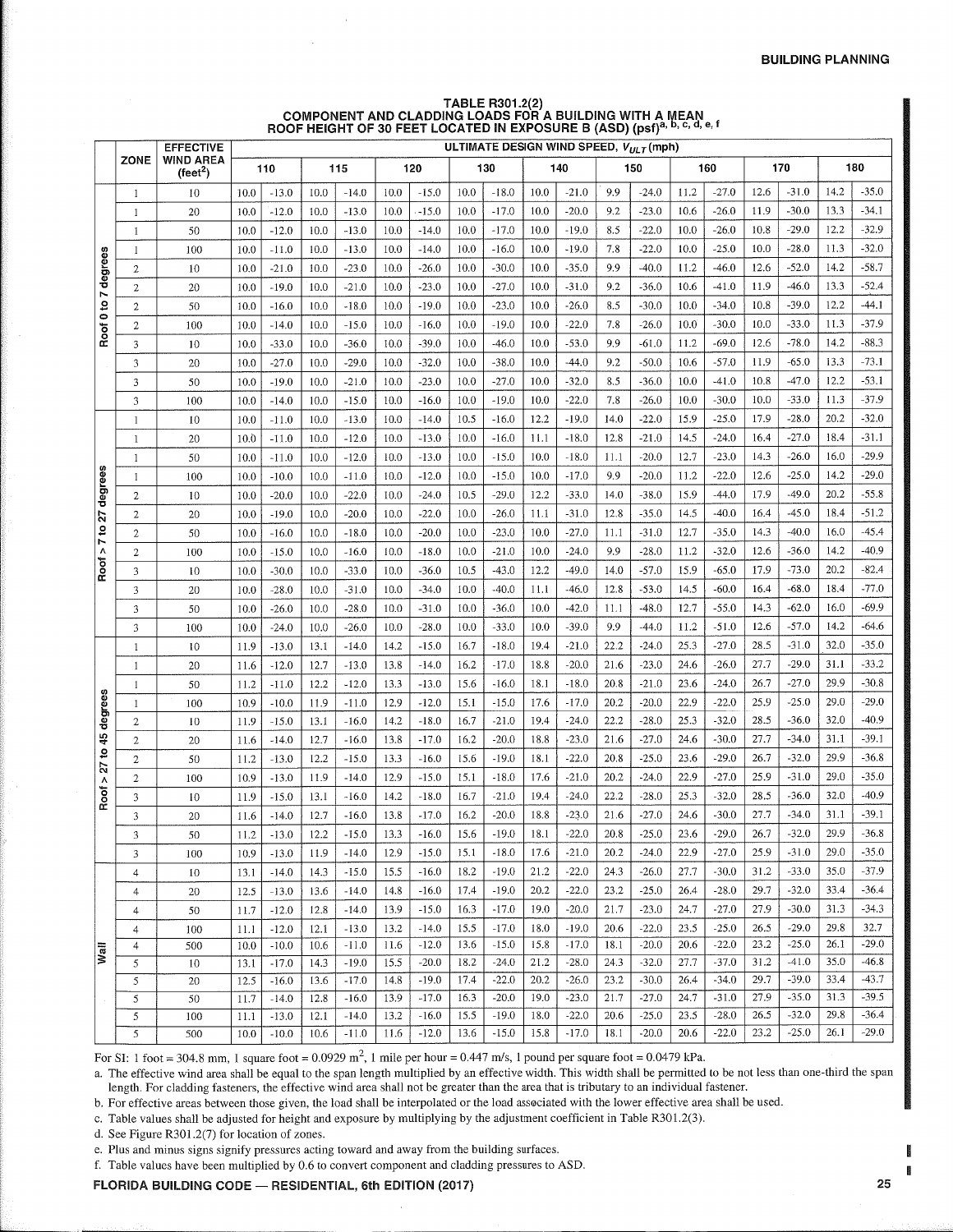| <b>MEAN ROOF HEIGHT</b> |      | <b>EXPOSURE</b> |      |  |  |  |  |  |  |  |  |  |
|-------------------------|------|-----------------|------|--|--|--|--|--|--|--|--|--|
|                         | в    | C               | D    |  |  |  |  |  |  |  |  |  |
| 15                      | 1.00 | 1.21            | 1.47 |  |  |  |  |  |  |  |  |  |
| 20                      | 1.00 | 1.29            | 1.55 |  |  |  |  |  |  |  |  |  |
| 25                      | 1.00 | 1.35            | 1.61 |  |  |  |  |  |  |  |  |  |
| 30                      | 1.00 | 1.40            | 1.66 |  |  |  |  |  |  |  |  |  |
| 35                      | 1.05 | 1.45            | 1.70 |  |  |  |  |  |  |  |  |  |
| 40                      | 1.09 | 1.49            | 1.74 |  |  |  |  |  |  |  |  |  |
| 45                      | 1.12 | 1.53            | 1.78 |  |  |  |  |  |  |  |  |  |
| 50                      | 1.16 | 1.56            | 1.81 |  |  |  |  |  |  |  |  |  |
| 55                      | 1.19 | 1.59            | 1.84 |  |  |  |  |  |  |  |  |  |
| 60                      | 1.22 | 1.62            | 1.87 |  |  |  |  |  |  |  |  |  |

TABLE R301.2(3)<br>HEIGHT AND EXPOSURE ADJUSTMENT COEFFICIENTS FOR TABLE R301.2(2)



DESIGN TEMPERATURES IN THIS AREA MUST BE BASED ON ANALYSIS OF LOCAL CLIMATE AND TOPOGRAPHY

For SI:  $^{\circ}C = [(^{\circ}F)-32]/1.8$ .

FIGURE R301.2(1)<br>ISOLINES OF THE 97<sup>1</sup>/<sub>2</sub>-PERCENT WINTER (DECEMBER, JANUARY AND FEBRUARY) DESIGN TEMPERATURES (°F)